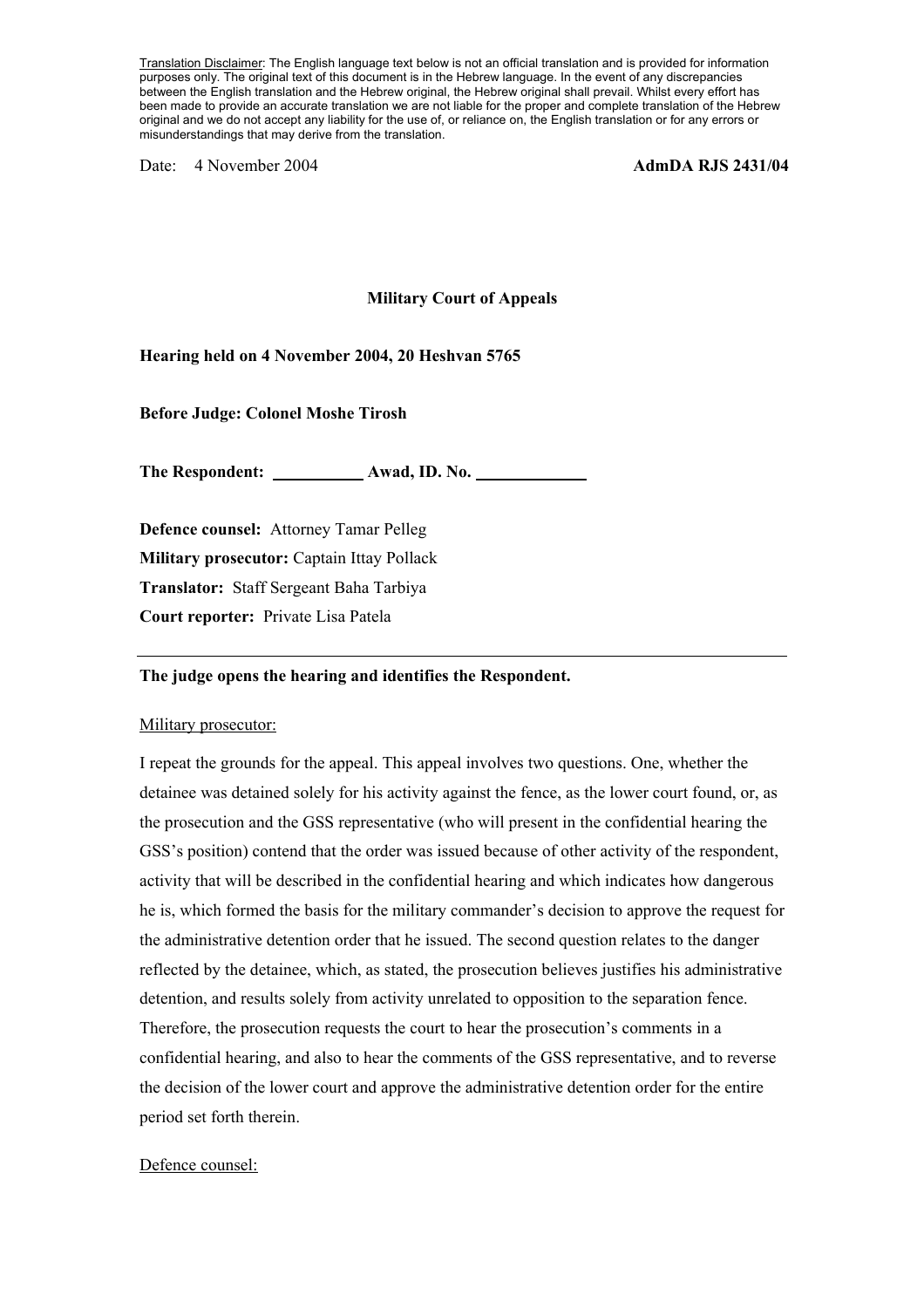The principle involved in this file is of extreme importance. The court will review the responses of the prosecution in the hearing before the lower court, and will undoubtedly also study the judge's decision. The gap between these two and the prosecution's contentions is gigantic. Anyone who reads the prosecution's responses in the lower court and the court's decision will understand that the order was issued because of activity opposing the fence, political activity against the fence, expressed in non-violent demonstrations, as hinted by the prosecution and said by the judge in his response. Also, it is clear that my client did not have any connection to militant terrorist activity of any kind. His actions were open, and if the court reviews another document – the declaration of another member of the local committee against the fence – the court will be convinced that my client is devoted to non-violence. That is, the fact that he did not act violently and did not incite to violence was not accidental and did not result from his concern for what might happen to him, or a result of fear. Rather, it resulted from his overall outlook, whereby it is possible to change, in this particular case, the route of the fence by non-violent acts, and that in the distant future it is possible for Jews and Arabs, Palestinians and Israelis, to live alongside each other. My colleague, the prosecutor, mentioned additional material. I know nothing about that. Even if it exists, and in this case I question the preciseness of my colleague's comments, it must be compared with the mounds of material in the confidential file about the fence and the actions opposing it, and an examination must be made whether the material, in the event it exists, which I doubt, is significant. I suggest, as an assumption and even more than that, that this material has almost zero weight in comparison with the open activity, and that this activity made its way into the confidential file, where it does not belong. This open activity – open because my client is not ashamed of it, and there is the declaration of another member of the committee regarding it – this open activity is not a criminal offense, and if it does constitute an offense, even more so.

The dispute exists along two interconnected planes: the factual plane – what is in the confidential file, part of which is already open – and what is the significance, from a security perspective, of the contents of the file. On this question, there are, inevitably, two legal worldviews. May a resident of Budrus do everything mentioned previously, and everything that Judge Agasi wrote about him, which he does not deny? My firm contention is that activity of this kind is not only permitted and does not endanger the security of the region, it is one of the pillars of Israel's security as a democratic state, and of the security of Jewish Israelis, including settlers, because it negates the other activity, because if a young man from Budrus demonstrates against the fence, he will not go and carry out an attack in the Carmel Market [in Tel Aviv]. This is a question of freedom of expression and the right to demonstrate, but there is also a question of state security. For these reasons, the prosecution's appeal should not be sustained, because it is an outlook that flies in the face of the Declaration

2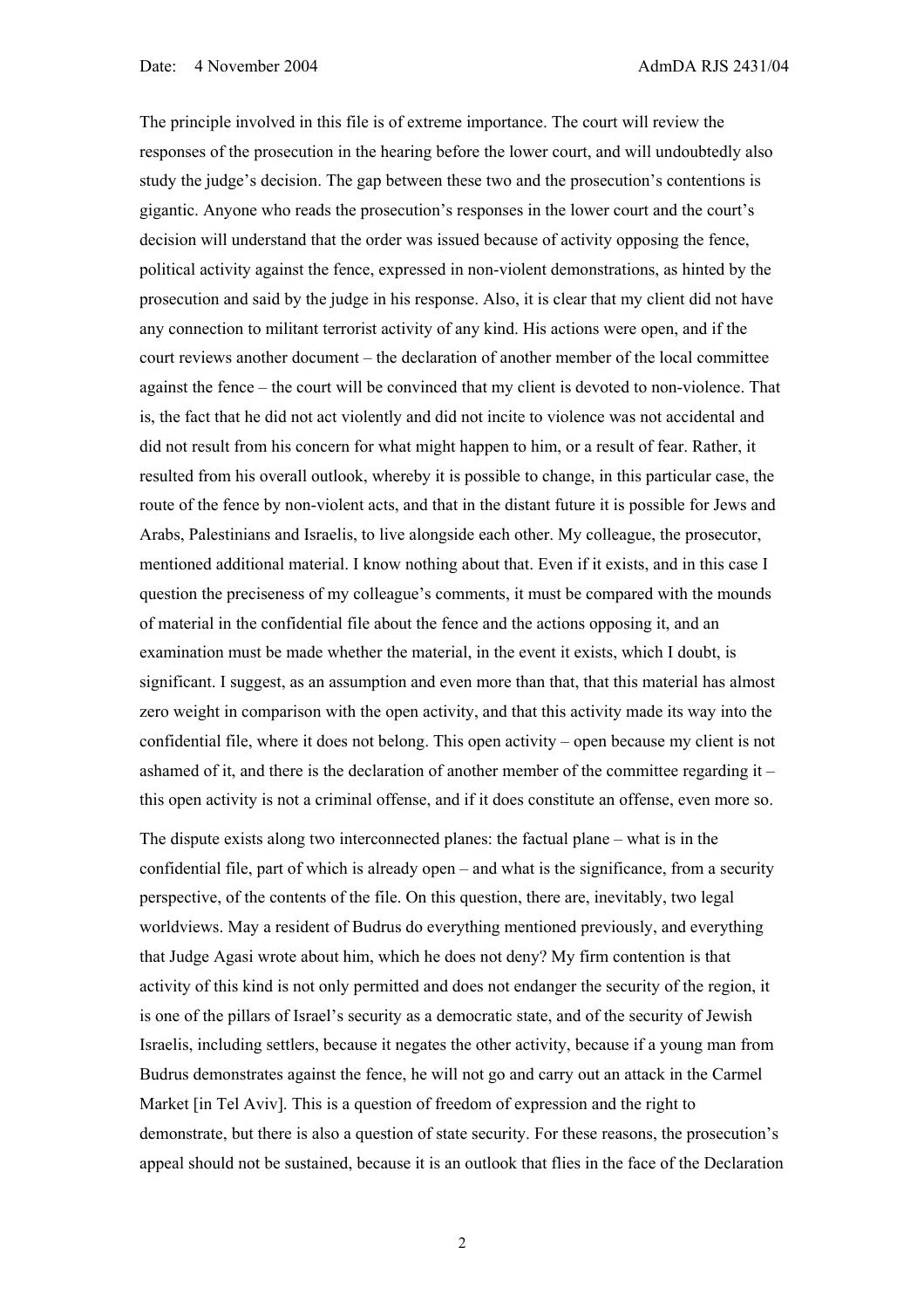of Independence and the nature of the state. Woe to the state if a person is placed in administrative detention because of acts of this kind.

The case of Awad is not the first case of administrative detention. This year, two fellow members of the local committee, the Murar [ie, Mahar] brothers, were detained, one of them the maker of the declaration. The first was released by the judge who reviewed the matter. The judge did not release  $\qquad \qquad$ , and we appealed to the Military Court of Appeals. The judge's decision stated, in poetic terms, that the judge had been misled, and that the additional material regarding the fence was the source of the deception. In this file, the matter was reversed, the judge released [the detainee] and the prosecution appealed. I request that Your Honor be guided by the facts and principles, among them judicial policy, and deny the appeal, which has no place in the state. It would be improper for the state to approve it. The brothers mentioned above took place in the same activity, and they were detained and released in February. There is a difference between the brothers and my client, but the difference is irrelevant, and I fear that the prosecution is trying to rely on it and give it too much importance. My client was a member of Hamas and was detained for a year, while the others were alleged to be active in Fatah. Now, his acts are the total opposite of his acts taken then, something that developed gradually from 1997-1998.

I request that Your Honor read the declaration. In my opinion, it is heartrending for a few reasons. One, a person, acting out of integrity, decided to take a risk. He openly declared his activity, which proved his honesty. Thus, my client's comments are true and can be checked by the GSS. If Awad, my client is placed in administrative detention, his hope will be destroyed, because his hope is based on the Israeli government's recognition of the legitimacy of non-violence activity. I fear the results of such an approach, of such an act – the detention of Awad – for people on both sides of the border, in Judea and Samaria and in Israel. Total frustration is not far away. This frustration must be prevented, and he must be released.

## Military prosecutor:

There is no danger in non-violent demonstrations against the fence. The reason that activity opposing the fence is mentioned in the context of the request for administrative detention is that we are required to present all the activity of the person whom we seek to detain. Otherwise, we would be asked why we did not mention the activity, and that some of it may be positive.

## Defence counsel:

3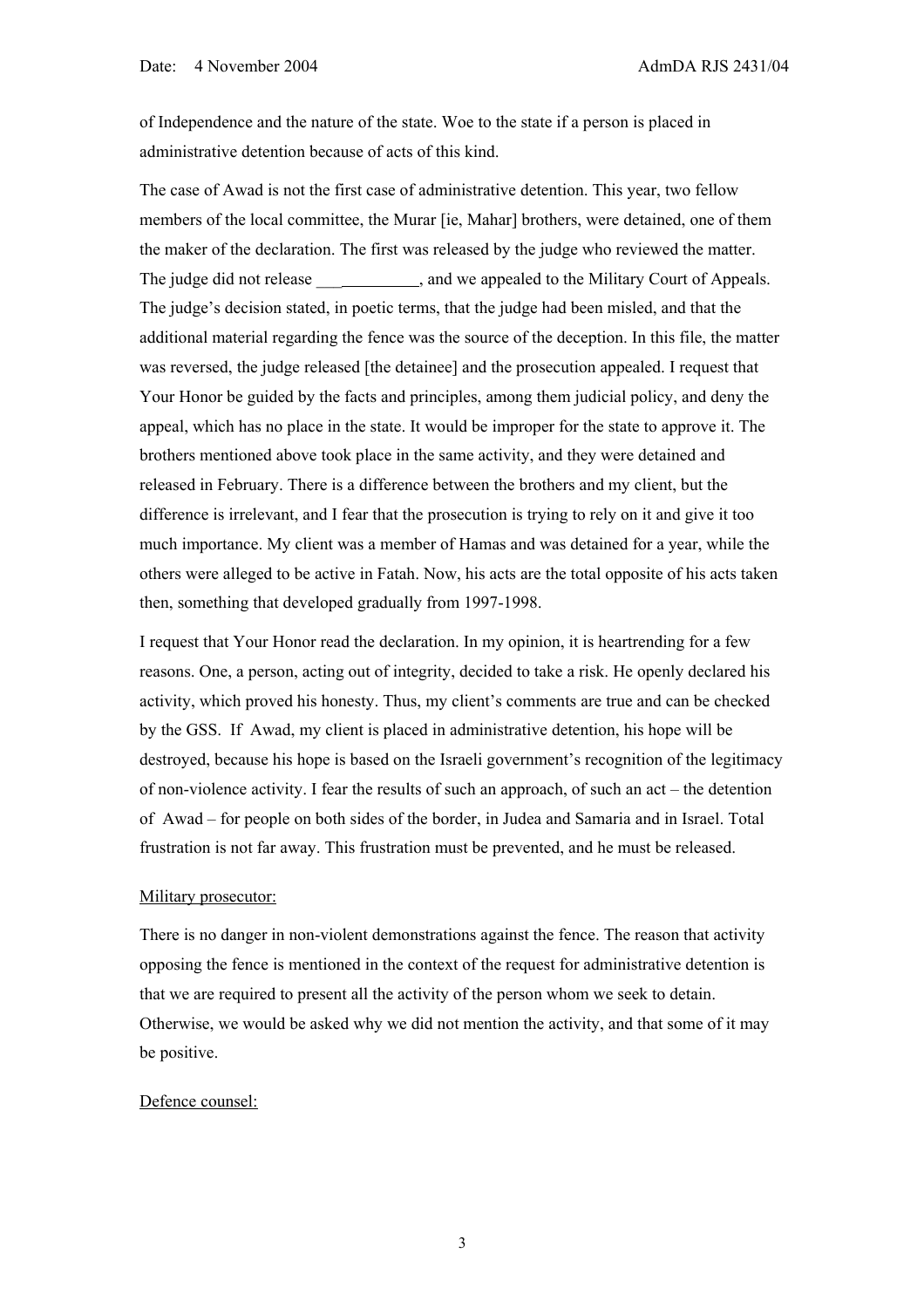In the judgment in *Barghouti,* the presiding judge spoke of such positive activity, and that it is to be considered to the extent that it counters the negative points. I think that this is a classic case of eroding all the negative activity, if such negative activity exists. Even if we assume there is bad material, there is also good material.

## The Respondent:

I did not know that I was a threat to the security of the State of Israel when I hosted Israelis in my home. I did not know that I endanger the security of Israel when I marched in a peace demonstration with Israelis and people from abroad.

I am an educated person – I have a master's degree in Hebrew, and I use my learning and thoughts to teach residents in the region to take part only in peace demonstrations. Therefore, I request the court to allow me to carry out my role in promoting peace and peace demonstrations in Budrus.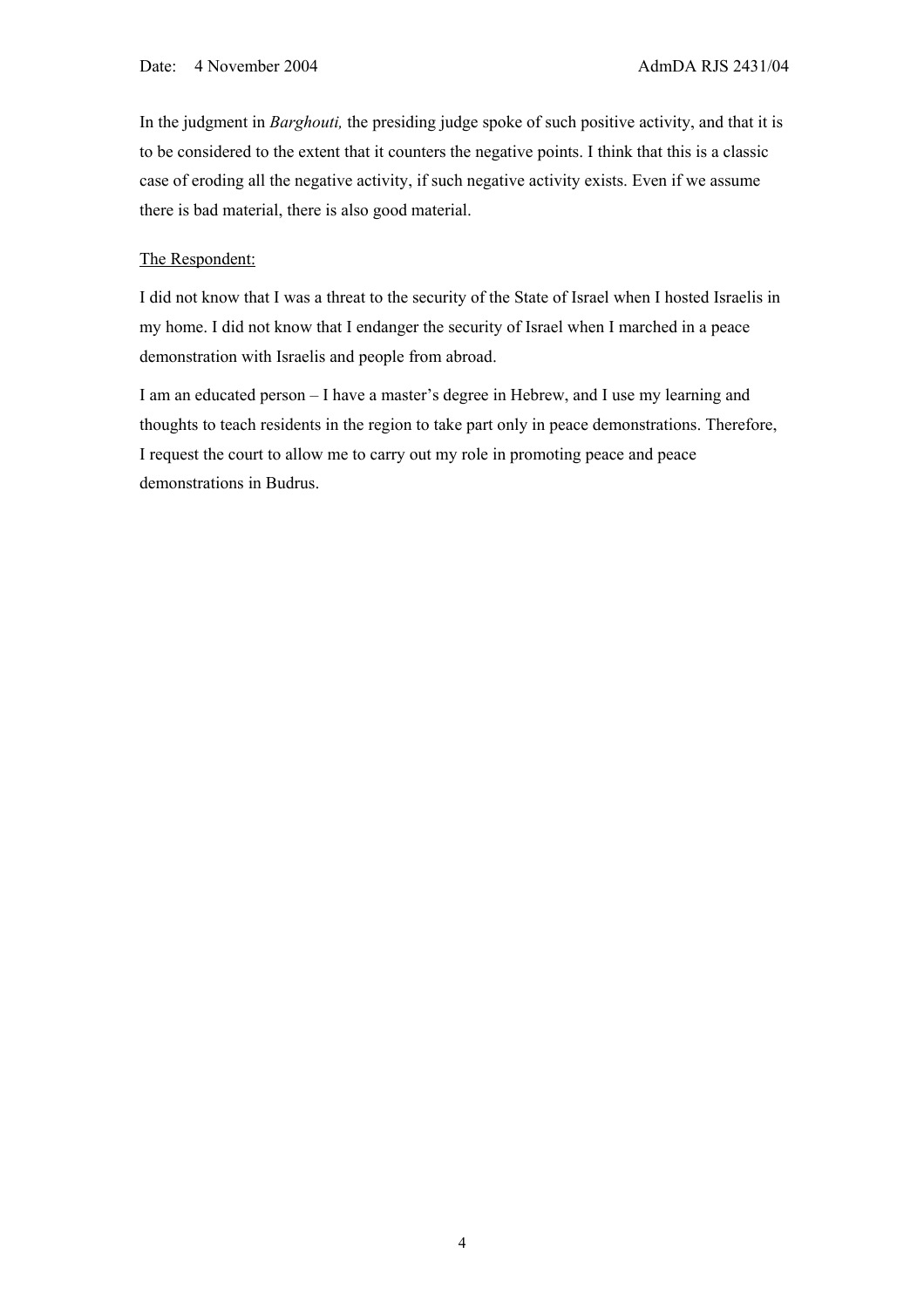**Before Judge: Colonel Moshe Tirosh** 

**The Appellant: The Military Prosecutor** (represented by Captain Ittay Pollack)

**v.** 

**The Respondent: Awad, ID No.** (represented by Attorney Tamar Peleg)

Appeal of the Decision of the Jurist Judge (the Honorable Judge Major Adrian Agasi) in case No. 2628/04, of 1 November 2004 (The appeal is sustained)

Date of the hearing: 4 November 2004

# **Decision**

Appeal of the order for administrative detention given on 27 October 2004, in effect from 28 October 2004 to 27 February 2005.

The order was given by Col. Yossi Addiri, military commander of Judea and Samaria, against the respondent "because he endangers the security of the region."

The order was judicially reviewed by the Honorable Judge Adrian [Agasi, who nullified it, delaying execution of his decision for 48 hours, which ended on 3 November 2004, at 11:00.

The Honorable Judge Agasi explained his decision in the following language:

**After having reviewed the intelligence material presented in the matter of the detainee, Awad, ID No. \_\_\_\_\_\_\_, I was not convinced that the detainee constitutes an** *immediate and real* **threat to the security of the region and to public safety at the present time.** 

**A review of the intelligence material indicates that the primary basis for issuing the administrative detention order is the extensive activity of the detainee in his village against construction of the separation fence. The intelligence material indeed shows that the detainee is one of the village leaders opposing construction of the fence, and that he also**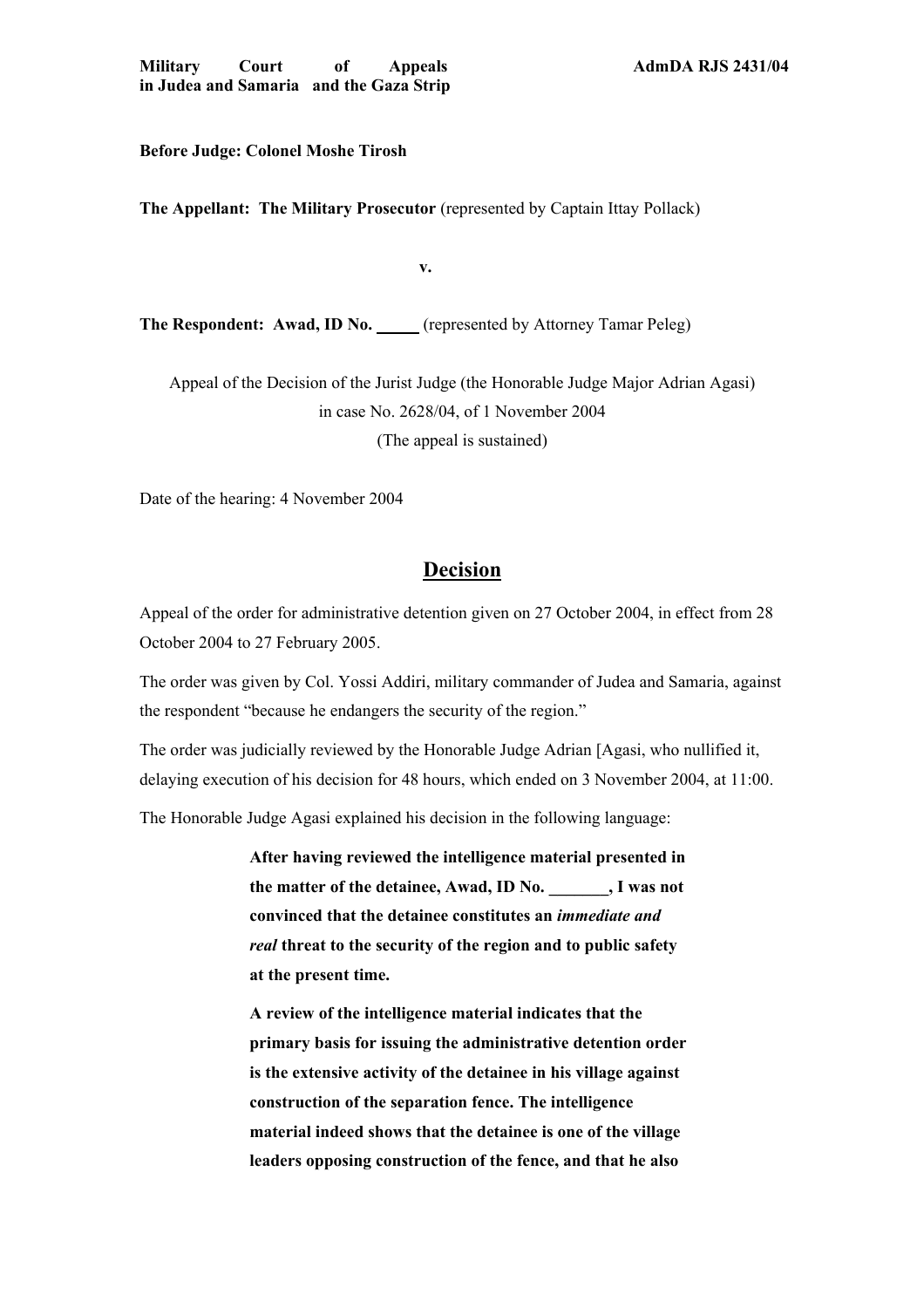**encourages people (including young people) to demonstrate against it. However, action of this kind does not justify holding a person in administrative detention. On this point, I have previously held that the military commander cannot exercise his authority to order the administrative detention of an individual only because of activity of this kind.** 

**The military prosecutor contended that the order was not only issued for activity opposing the fence, but for other activity as well. However, review of the intelligence information clearly indicates that the order was issued as a result of his persistent activity opposing construction of the fence. Therefore, I hereby nullify the order.** 

The military prosecution appealed against this decision.

On 2 November 2004, the matter was brought before the Honorable President, Col. Shaul Gordon, who ordered the detention of the respondent until the end of the hearing on the appeal.

The military prosecutor repeated the grounds set forth in the statement of appeal. He explained that the appeal involves two questions:

- 1. Whether the detainee was detained solely for his activity against the fence, as the lower court found, or, as the prosecution and the GSS representative contend, that the order was issued because of other activity of the respondent.
- 2. The question of the danger reflected by the detainee, which, according to the prosecution, justifies his administrative detention, and results solely from activity unrelated to opposition to the separation fence.

The military prosecutor provided the court with confidential material and requested that, at the hearing on the confidential material, a representative of the GSS appear and testify.

The military prosecutor requested that the decision of the lower court be reversed, and that the administrative detention order be approved for the entire period set forth in the order.

**The Respondent's counsel** deems this file to be of especial importance. She contends that a reading of the material before the lower court indicates that the order was issued because of activity opposing the fence, a legitimate political activity that was expressed in non-violent demonstrations. She contended that the evidence clearly showed that her client had no connection to militant terrorist activity of any kind, his activity was open and resulted from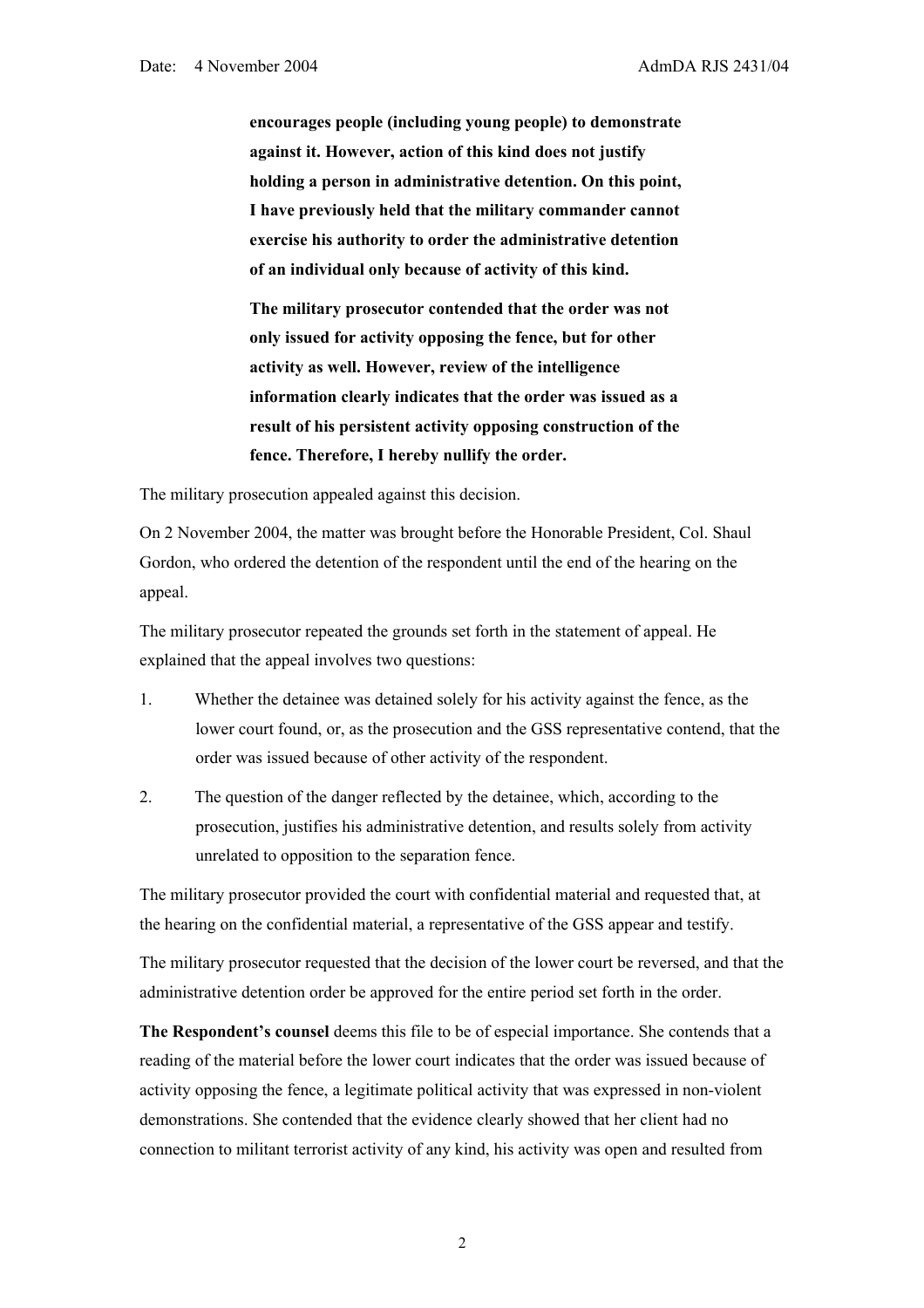his worldview. It would not be proper, she stated, to detain a person for such activity. Furthermore, she believes that such detention is not wise, because someone who acts by means of legitimate and open protest will not be drawn into illegal activity. Therefore, she contends, her client should be released. The judicial system acted in that way in the cases of two brothers who took part in the same local activity.

**Review of the confidential material,** together with the explanation and answers of the GSS agent nicknamed "Uri," indicates that the material was properly classified as confidential, and should remain so.

The material includes many pieces of information, from various sources, of varying degrees of reliability.

The information may be divided into two primary groups:

- A. Items relating, in one way or another, to demonstrations against the separation fence. It should be mentioned that these involve expressions of protest, some harsh, without any information indicating violent physical activity.
- B. Items that are unrelated to demonstrations against the separation fence.

According to everyone, the military prosecutor and defence counsel, the activities in Group A above are not, and cannot be, reason to detain a person in a properly-functioning state. This is so provided that they remain non-violent and retain the legitimate nature of an expression of protest.

The Activities in Group B are a matter of dangerousness assessment, looking to the future, which lies within the authority and discretion of the military commander, subject to the court's review.

I studied, and restudied, the material of the lower court, including, as noted, the confidential material that was before it. I cannot agree with the conclusion of the lower court judge:

> **A review of the intelligence material indicates that the primary basis for issuing the administrative detention order is the extensive activity of the detainee in the region of his village against construction of the separation fence.**

I believe that the basis for the administrative detention was precisely the information in Group B above.

However, it seems to me that the amount and severity of the information, in disproportionate to the period of the administrative detention.